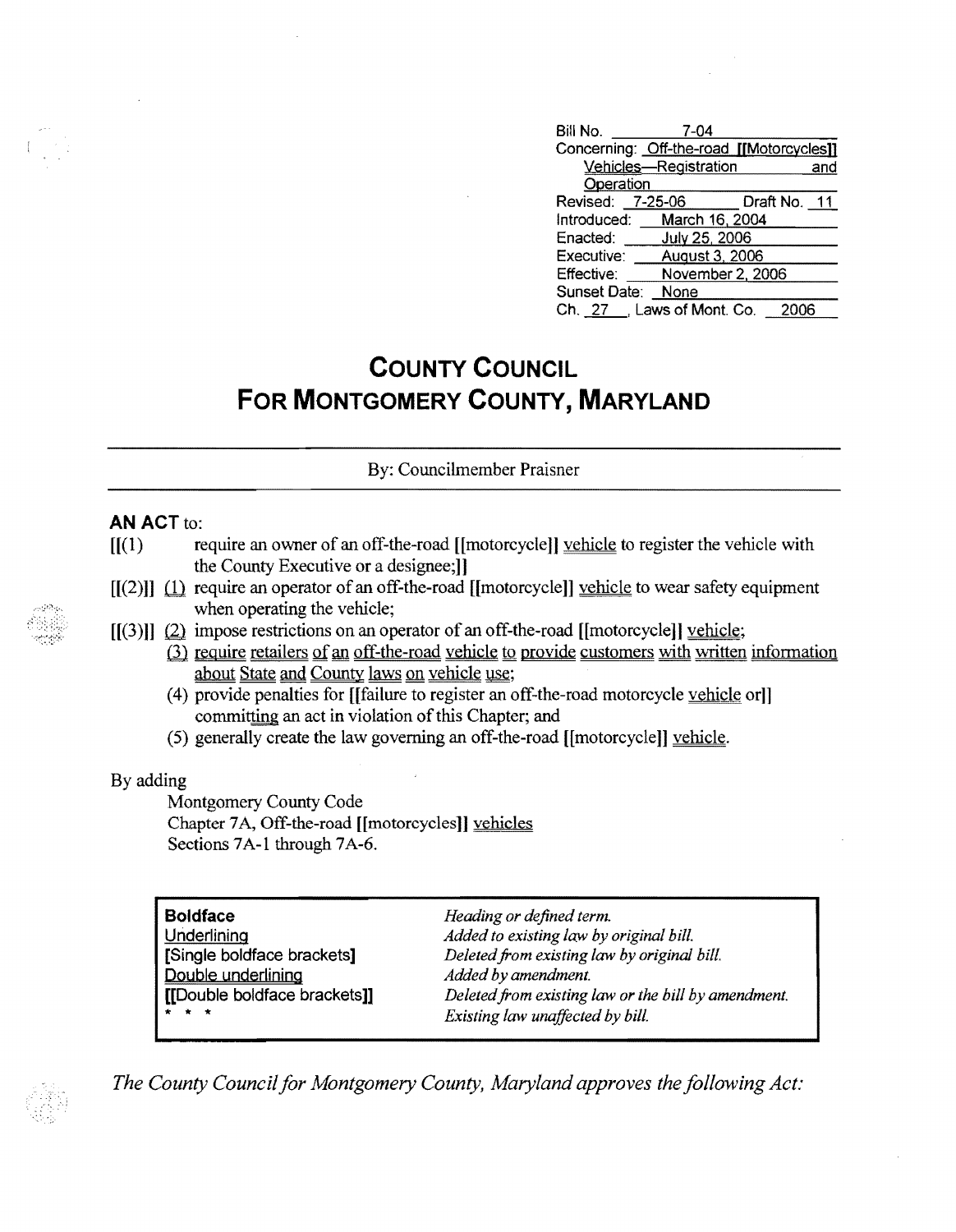$\bar{z}$ 

|  | $\mathbf{1}$   | Sec. 1. Chapter 7A is added as follows:                                                          |                                                                                            |  |  |
|--|----------------|--------------------------------------------------------------------------------------------------|--------------------------------------------------------------------------------------------|--|--|
|  | $\overline{c}$ | <b>Chapter 7A. Off-the-road Vehicles.</b>                                                        |                                                                                            |  |  |
|  | 3              | <b>7A-1. Definitions.</b> In this Section:                                                       |                                                                                            |  |  |
|  | $\overline{4}$ |                                                                                                  | <b>Department</b> means the County Police Department.                                      |  |  |
|  | 5              | <b>Off-the-road</b> [[motorcycle]] vehicle means a motor vehicle that:                           |                                                                                            |  |  |
|  | 6              | <u>(a)</u>                                                                                       | has a saddle or seat for use of the rider;                                                 |  |  |
|  | 7              | <u>(b)</u>                                                                                       | is designed to travel on two or more wheels in contact with the ground;                    |  |  |
|  | 8              | $\Omega$                                                                                         | is designed generally for use off public roads; [[and]]                                    |  |  |
|  | 9              | (d)                                                                                              | is not subject to registration requirements under the Maryland Vehicle                     |  |  |
|  | 10             |                                                                                                  | $\text{Law}$ ; and [[.]]                                                                   |  |  |
|  | 11             | $\left(\underline{e}\right)$                                                                     | <u>generally includes the following vehicles: an off-the-road motorcycle,</u>              |  |  |
|  | 12             |                                                                                                  | <u>an all terrain vehicle, or a [[miniature motorcycle]] motorized minibike.</u>           |  |  |
|  | 13             | $\left[\left[\begin{array}{c} f\end{array}\right]\right]$ Off-the-road vehicle does not include: |                                                                                            |  |  |
|  | 14             | (a)                                                                                              | moped as defined in Section 11-134.01 of the Transportation Article,                       |  |  |
|  | 15             |                                                                                                  | [[Annotated Code of]] Maryland Code;                                                       |  |  |
|  | 16             | $\omega$                                                                                         | $\frac{\text{farm}}{\text{m}}$ vehicle as defined in Section 13-911 of the [[Vehicle Law]] |  |  |
|  | 17             |                                                                                                  | Transportation Article, [[Annotated Code of]] Maryland Code;                               |  |  |
|  | 18             | $\Omega$                                                                                         | <u>a motorized golf cart;</u>                                                              |  |  |
|  | 19             | $\omega$                                                                                         | <u>a mobility device for a disabled person such as an electric motor-driven</u>            |  |  |
|  | 20             |                                                                                                  | wheelchair or scooter; or                                                                  |  |  |
|  | 21             | $\circled{e}$                                                                                    | a lawn mower or any other vehicle used on agricultural, park, or                           |  |  |
|  | 22             |                                                                                                  | <u>residential property primarily for agricultural, gardening, landscaping,</u>            |  |  |
|  | 23             |                                                                                                  | <u>or lawn care</u> [[,]] purposes.                                                        |  |  |
|  | 24             |                                                                                                  | <b>Operate</b> means [[exercising]] to exercise physical control over the speed or         |  |  |
|  | 25             |                                                                                                  | direction of or physically [[manipulating]] manipulate or [[activating]]                   |  |  |
|  | 26             |                                                                                                  | activate any controls of an off-the-road [[motorcycle]] vehicle.                           |  |  |
|  | 27             |                                                                                                  | <b>Operator</b> means a person who operates, who is responsible for the operation          |  |  |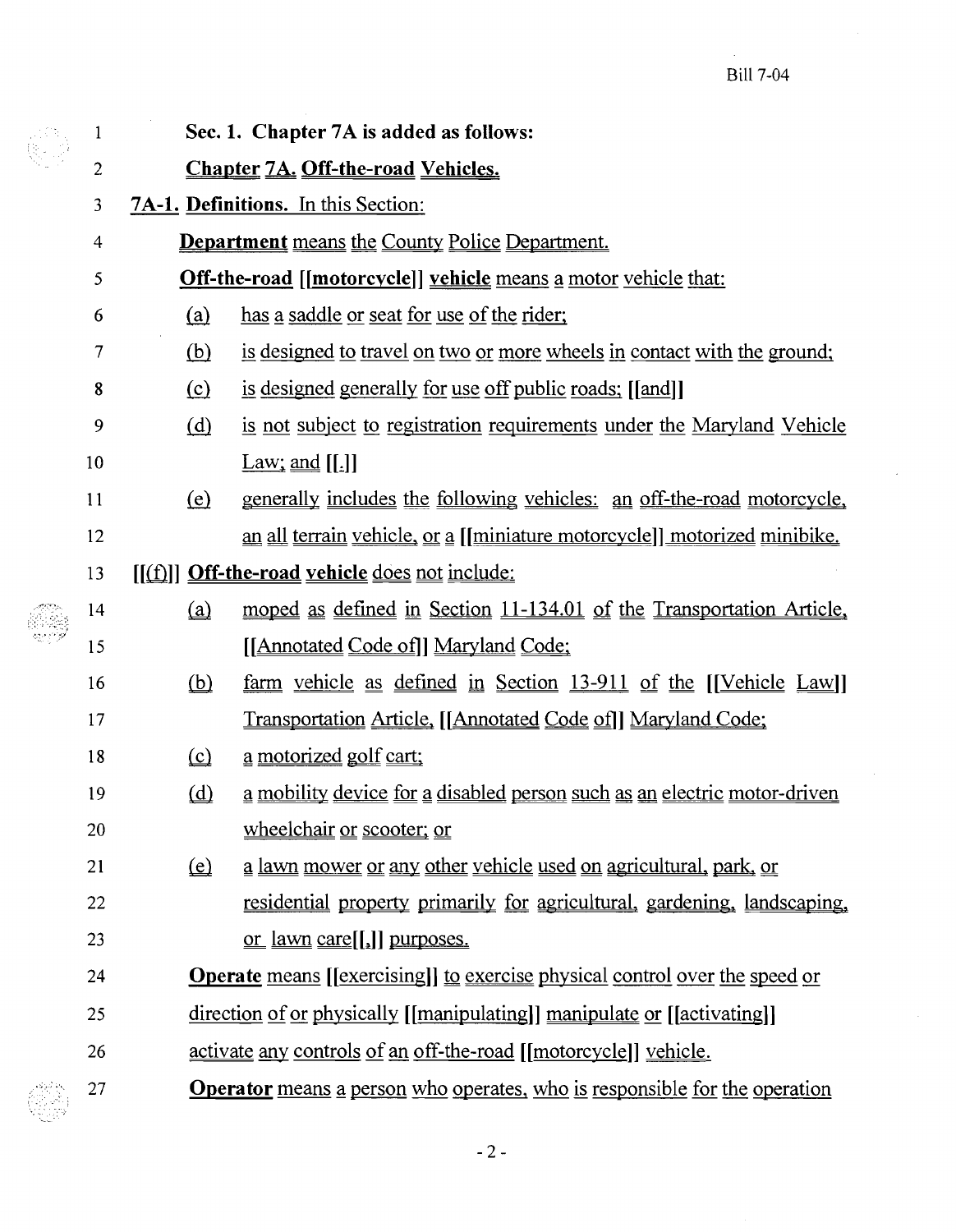$\sim$   $\sim$ 

 $\hat{\boldsymbol{\beta}}$ 

|    | 28 |            | of, or who [[is supervising]] supervises the operation of, an off-the-road                  |  |
|----|----|------------|---------------------------------------------------------------------------------------------|--|
| 29 |    |            | [[motorcycle]] vehicle.                                                                     |  |
|    | 30 | $[7A-2]$   | <b>Registration.</b>                                                                        |  |
|    | 31 | <u>(a)</u> | <u>An owner of an off-the-road [[motorcycle]] vehicle must register the</u>                 |  |
|    | 32 |            | vehicle by:                                                                                 |  |
|    | 33 |            | (1)<br>completing a registration form provided by the County Executive                      |  |
|    | 34 |            | <u>or a designee;</u>                                                                       |  |
|    | 35 |            | presenting a bill of sale or other suitable documentation; and<br>(2)                       |  |
|    | 36 |            | (3)<br>paying a registration fee.                                                           |  |
|    | 37 | (b)        | The County Executive or a designee must issue a County registration                         |  |
|    | 38 |            | [[tag]] sticker to a resident who completes the registration process.                       |  |
|    | 39 |            | Each registration [[tag]] sticker must be attached to the back of an off-                   |  |
|    | 40 |            | the-road [[motorcycle]] vehicle and is not transferable.                                    |  |
|    | 41 | $\Omega$   | The County Executive or a designee must refuse to issue a registration                      |  |
|    | 42 |            | [[tag]] sticker if:                                                                         |  |
|    | 43 |            | (1)<br>the application is not complete;                                                     |  |
|    | 44 |            | the required fee has not been paid;<br>(2)                                                  |  |
|    | 45 |            | the application contains false information; or<br>(3)                                       |  |
|    | 46 |            | previously<br>forfeited<br>off-the-road<br>$\Delta$<br>applicant<br>has<br><u>the</u><br>an |  |
|    | 47 |            | [[motorcycle]] vehicle under this Chapter.]]                                                |  |
| 48 |    |            | 7A-[[3]]2. Equipment for riders.                                                            |  |
|    | 49 |            | An operator must wear the following safety equipment when operating an off-                 |  |
|    | 50 |            | the-road [[motorcycle]] vehicle:                                                            |  |
|    | 51 | (1)        | a helmet that meets safety standards [[set by regulation]] established by                   |  |
|    | 52 |            | the Maryland Motor Vehicle Administrator; and                                               |  |
|    | 53 | (2)        | [[an eye]] a protective eye device, unless the vehicle is equipped with a                   |  |
|    | 54 |            | windscreen.                                                                                 |  |

釋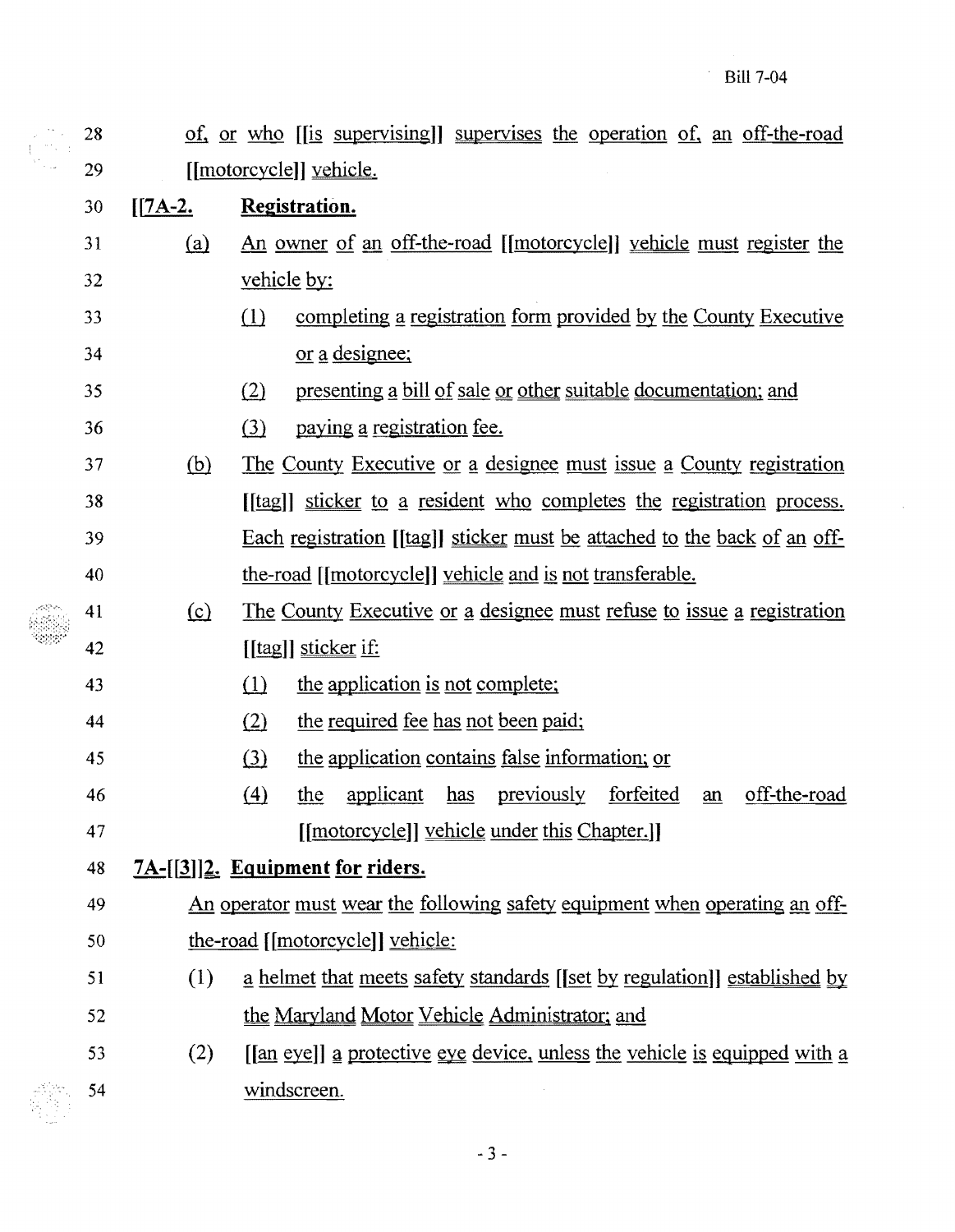## 55  $7A-[1]3$ . Driving restrictions.

- 58 56 W An operator must not operate an off-the-road [[motorcycle]] vehicle on 57 County or Maryland-National Capital Park and Planning property without written permission of the County Executive, the Director of the 59 Maryland-National Capital Park and Planning Commission, or a 60 designee, except for [[County]] employees or agents of the County, the 61 Maryland-National Capital Park and Planning Commission, or other 62 government agencies performing work or services on behalf of the 63 County <u>or a government agency</u>.
- 64 (hl An operator must not operate an off-the-road [[motorcycle]] vehicle on 65 private property unless:
- 66 (1) the operator wears the required safety equipment as provided in 67 Section 7A- $[3]$ ]2;
- 68 (2) the operator has the express written permission of the property 69 owner; [[and]]
- 70 (3) the operator, if 16 years of age or younger, is supervised by an 71 adult: and
- 72  $\left[ \frac{1}{4} \right]$  the operation is within 300 feet of a dwelling; and
- 73 [[(5)] (4) the operation is between the hours of  $7$  a.m. and  $8$  p.m.

## $74$   $[I7A-4]$ . Regulations.

- 75 (a) The County Executive or a designee [[may]] must establish method 2  $76$  regulations to implement this Chapter  $[$ [by method  $(2)$ ]].
- 77 (b) The County Executive or a designee may set off-the-road [[motorcycle]] 78 vehicle registration fees by [[executive]] method 3 regulations under method  $(3).$ ]] 79
- 80 7A-[[6]]<sup>4</sup>. Enforcement.

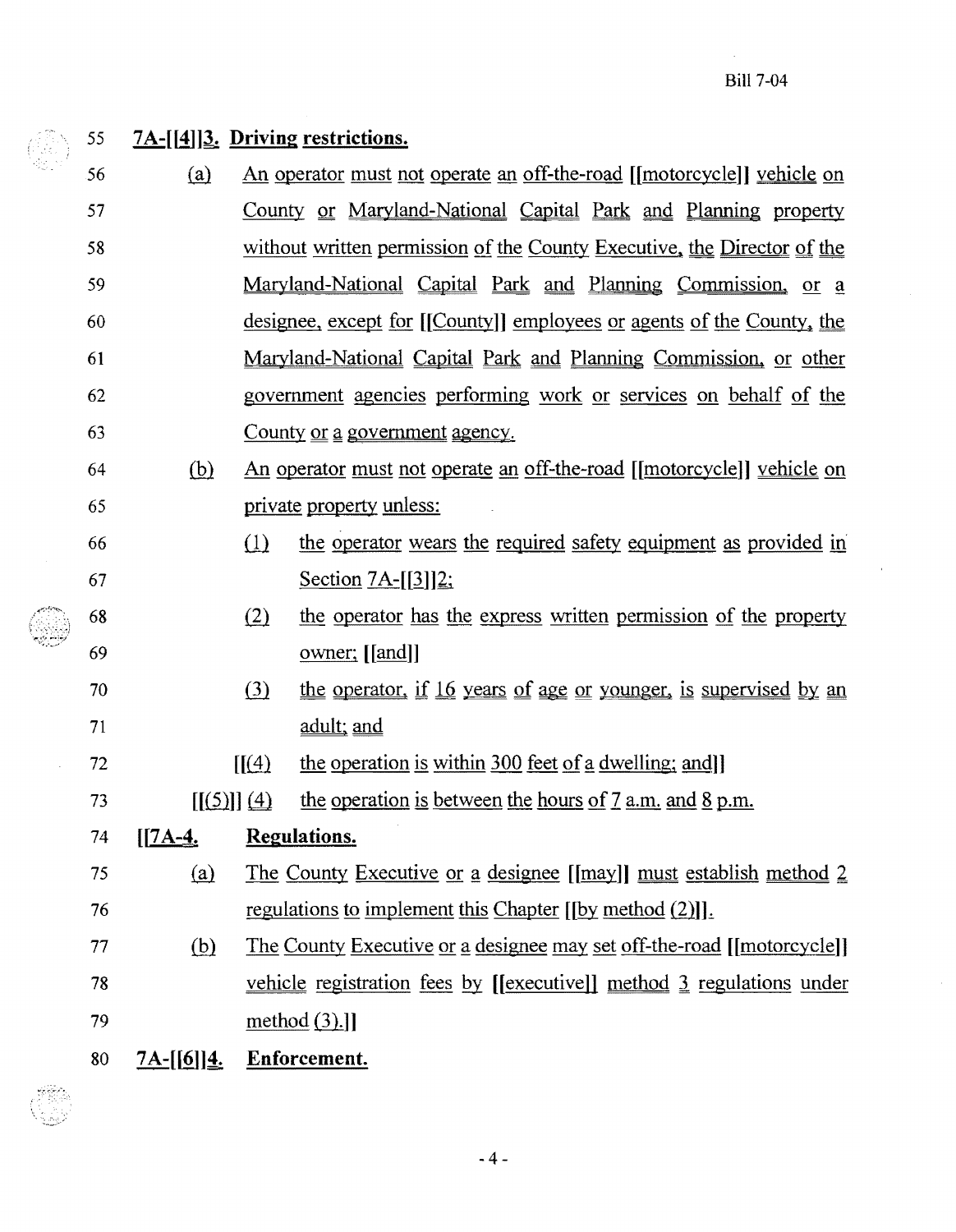81 (a) The [[County Police]] Department [[must]] may enforce the 82 requirements of this Chapter. The Maryland-National Capital Park and 83 Planning [[Commission]] Police may enforce the requirements of this 84 Chapter on Maryland-National Capital Park and Planning Commission 85 property.

- 86 (b) The [[County Police]] Department and the Maryland-National Capital 87 Park and Planning [[Commission]] Police may impound [[any 88 unregistered]] an off-the-road [[motorcycle]] vehicle [[until the vehicle 89 is registered]] used in violation of this [[chapter]] Chapter.
- 90 (£} The [[County Police]] Department may:
- 91 (1) hold the [[unregistered]] off-the-road [[motorcycle]] vehicle until 92 the [[vehicle is registered and returned to the owner]] <u>owner</u> 93 claims the vehicle and pays all fines or fees;
- 94 (2) donate the off-the-road [[motorcycle]] vehicle to a non-profit 95 organization that is exempt from taxation under Section 501(c) 96 (3) of the Internal Revenue Code, if [[reasonable attempts to 97 locate the owner are unsuccessful and 90]] the owner cannot be 98 located and 60 days have elapsed from the date of impoundment; 99 <u>or</u>
- 100 (3) dispose of the off-the-road [[motorcycle]] vehicle in the manner 101 provided for abandoned motor vehicles in Section 31-63. [[The 102 net proceeds received from the sale of an impounded or 103 abandoned off-the-road motorcycle must be deposited in the 104 Police Relief and Retirement Fund.]]
- 105 7A-[[7]]**5. Notice Requirements.**
- 106 (a) The Department must educate County residents about the use of off-the-107 road vehicles and may work with the Office of Consumer Protection.

 $-5-$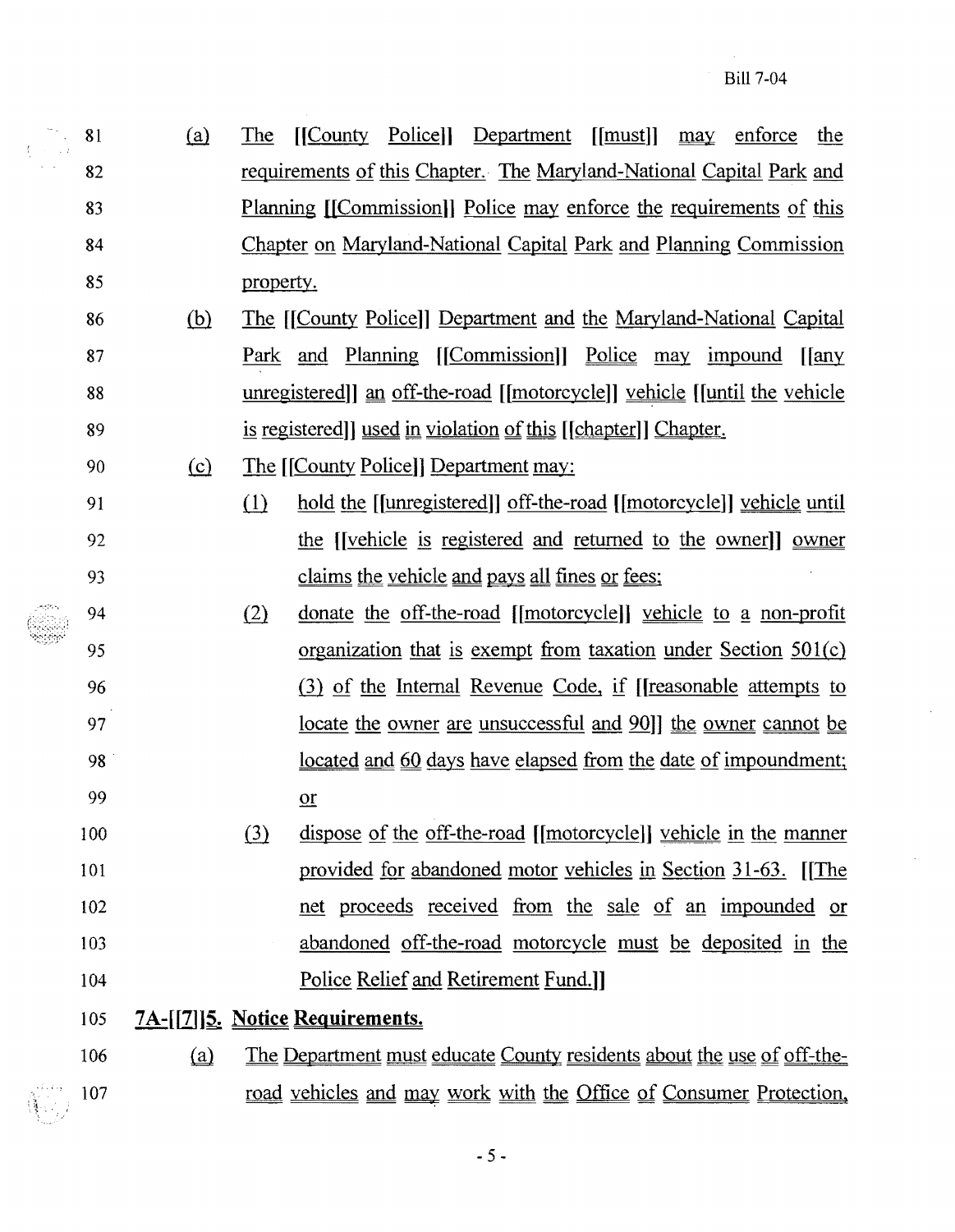| 108 |                   | the Office of Public Information, or any other government or non-                                             |
|-----|-------------------|---------------------------------------------------------------------------------------------------------------|
| 109 |                   | government agency, group, or organization to conduct a public                                                 |
| 110 |                   | education campaign. By January 1 of each year, the Department must                                            |
| 111 |                   | report to the Council on the activities conducted for the public education                                    |
| 112 |                   | campaign and the number and type of citations issued for violations of                                        |
| 113 |                   | this Chapter.                                                                                                 |
| 114 | $\omega$          | A [[person who sells at]] retail seller of an off-the-road vehicle must                                       |
| 115 |                   | sign, and make available written information,<br>$\lceil \text{with} \rceil$<br><u>post</u><br>a <sup>1</sup> |
| 116 |                   | summarizing State and County law on the use of off-the-road vehicles                                          |
| 117 |                   | [Signs]] Each sign and item of written<br>in each retail location.                                            |
| 118 |                   | information must be [[approved by]] submitted to the Office of                                                |
| 119 |                   | <b>Consumer Protection.</b>                                                                                   |
| 120 | <u>7A-[[7]]6.</u> | Penalty.                                                                                                      |

- 121  $\Delta$  violation of this Chapter is a class C violation.
- 122 [[Sec. 2. Effective Date.
- 123 This Act takes effect on September 1, 2006. ]
- 124
- 125 126
- 127
- 128
- 129
- 130
- 131
- 
- 132
- 133
- 134

 $-6-$